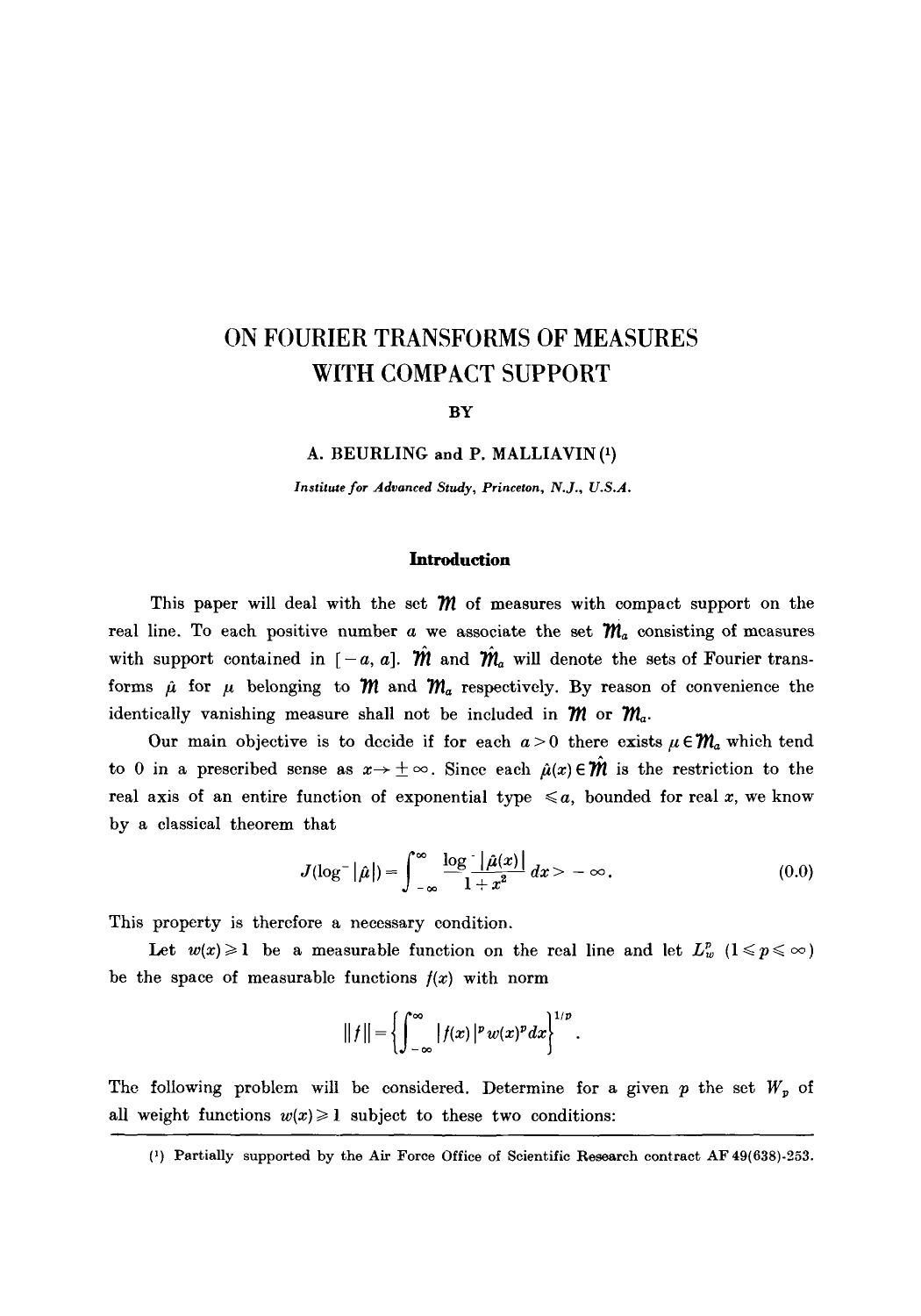(a) The translation operators  $f(x) \rightarrow f(x+t)$  are bounded in  $L^p_w$ .

a.c.

(b) For each  $a > 0$ ,  $L^p_w$  contains elements of  $\mathcal{W}_a$ .

On defining  $\omega(x)=\log w(x)$  we find that each of our postulates leads trivially to a necessary condition on  $\omega(x)$ . Thus (a) implies that

true max 
$$
|\omega(x+t) - \omega(x)| < \infty
$$
, (0.1)

and (b) implies

$$
\int_{-\infty}^{\infty} \frac{\omega(x)}{1+x^2} dx < \infty.
$$
 (0.2)

We shall prove

THEOREM I. The sets  $W_p$  are independent of  $p$  and  $W$  consists of all weight functions  $w(x) = e^{\omega(x)} \geq 1$  satisfying (0.1) and (0.2).

The main step in the proof of this result is not elementary and requires the development of new techniques, basically depending on a variational problem in a certain Hilbert space.

The same method will also yield:

**THEOREM II.** Let  $g \neq 0$  be an entire function of exponential type such that  $J(\log^+ | g |)$  $\alpha < \infty$ . Then each  $\hat{\mathcal{M}}_a$  contains element  $\hat{\mu}$  with the property  $\hat{\mu}(x) g(x) \in \hat{\mathcal{M}}_a$ .

The preceding result can also be expressed in terms of the convolution algebra  $\mathcal{W}$ : Let  $v, \mu \in \mathcal{W}$  and assume that  $\mu$  divides  $v$  in the sense that the function  $\hat{v}/\hat{\mu}$  is entire. Then for each  $\varepsilon > 0$ , there exists an  $\alpha \in \mathcal{W}_\varepsilon$  such that  $\alpha \star \nu$  is contained in the ideal generated by  $\mu$ .

Another formulation of Theorem II deserves to be recognized, viz.: The sets

$$
\{f(x)\,|\,f \text{ entire},\,f=\frac{\hat{\nu}}{\hat{\mu}},\,\hat{\nu},\,\hat{\mu}\in\hat{\mathcal{W}}\}
$$

and

$$
\{f(x) \mid f \text{ entire of exponential type, } J(\lfloor \log \lfloor f \rfloor) < \infty \}
$$

are identical.

The property described above can be considered as a formal analogue of a theorem of Nevanlinna stating that a meromorphic function with bounded characteristic in the unit disc can be expressed as the quotient of two bounded analytic functions.

We should also like to point out that Theorem I combined with a result by Beurling ([1], Theorem IV, lecture 3) give rise to this striking conclusion: If trans-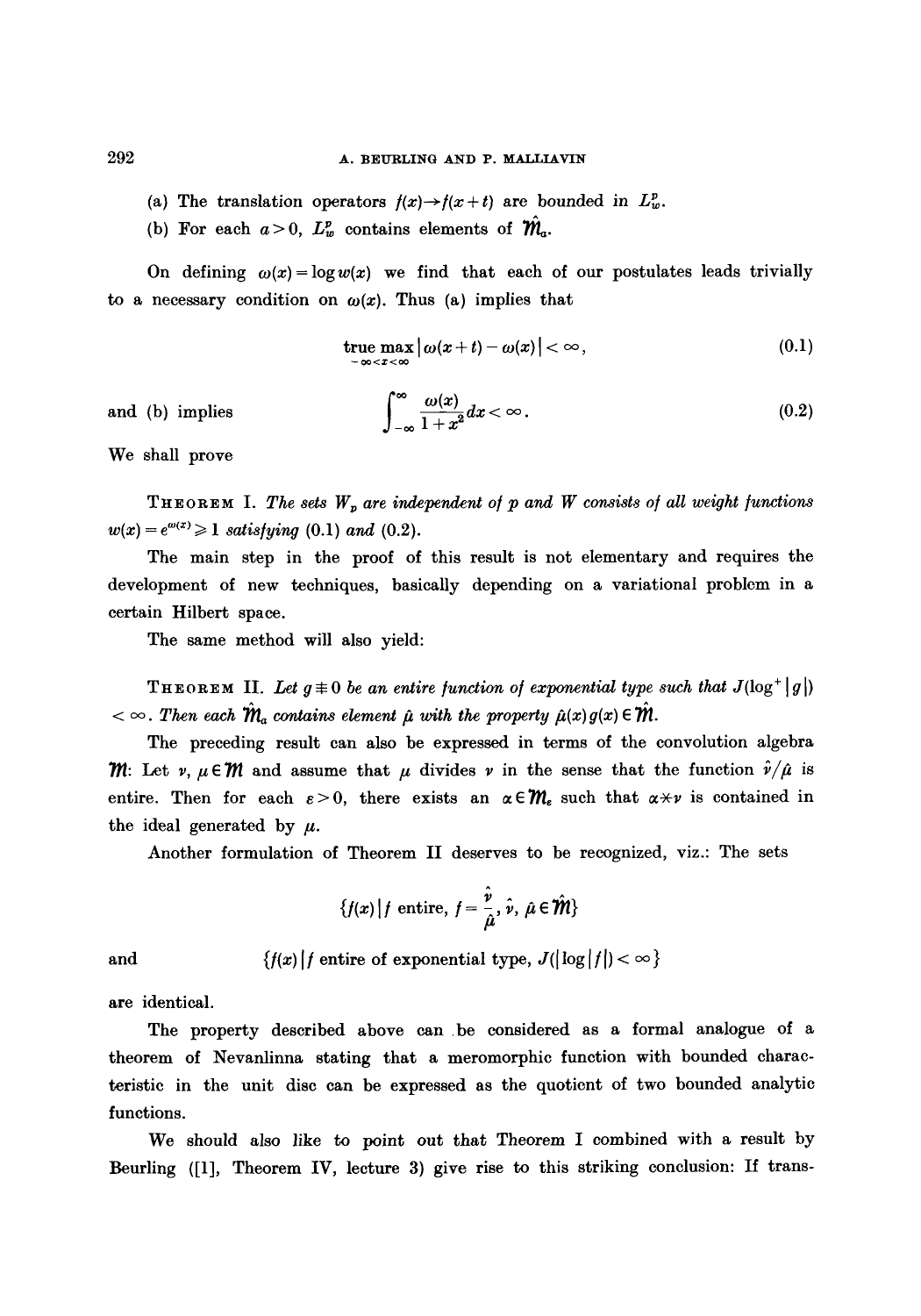lations are bounded operators in a space  $L^p_w(w(x)) \geq 1, 1 \leq p \leq \infty$  then one of the following two alternatives holds true. The space either contains elements  $f \neq \phi$  with Fourier transforms f vanishing outside any given interval [a, b], or the space does not contain any  $f \neq \phi$  with a transform  $\hat{f}$  vanishing on any interval.

# **1. Preliminaries on Harmonic Functions**

In the following sections we shall frequently be concerned with functions  $u(x+iy)$ harmonic in the upper half plane and with boundary values  $u(x)$  on the real axis. It will always be assumed, although not always explicitly stated, that the relation between  $u(z)$  and its boundary values  $u(x)$  is such that

$$
\lim_{y \downarrow 0} \int_{x_1}^{x_2} |u(x+iy) - u(x)| dx = 0 \tag{1.1}
$$

for finite intervals  $(x_1, x_2)$ . If in addition

$$
\int_{-\infty}^{\infty} \frac{|u(x)|}{1+x^2} dx < \infty,
$$
\n(1.2)

then  $u(x)$  has a well defined Poisson integral which we shall denote

$$
P_z u = \frac{1}{\pi} \int_{-\infty}^{\infty} \frac{yu(\xi) d\xi}{y^2 + (x - \xi)^2}.
$$

If therefore  $u(z)$  satisfies (2.1) and (2.2), then  $u(z)-P_z u$  is harmonic in the upper half plane with boundary values vanishing almost everywhere on the real line. By an application of the symmetry principle it follows that

$$
u(z)-P_z u=\mathfrak{Im}\left\{\sum_{0}^{\infty}c_nz^n\right\}\quad (y>0),
$$

where  $c_n$  are real constants such that the series represent an entire function. The sets  $\mathcal{D}_0$  and  $\mathcal{D}_1$  are defined as follows:  $u \in \mathcal{D}_0$  if  $c_n = 0$ ,  $n > 0$ , and thus  $u(z) = P_z u$ ;  $u \in \mathcal{D}_1$  if  $c_n = 0$   $(n>1)$ , and consequently  $u(z) = P_z u + c_1 y$ .

Let  $\rho$  be a positive measure on  $[0, \infty)$  such that the integral

$$
U^{\varrho}(z) \equiv \int_0^{\infty} \log \left| 1 - \frac{z^2}{t^2} \right| d\varrho(t)
$$

converges for  $y > 0$ . If  $U^{\rho}(z)$  is bounded from above for real z and if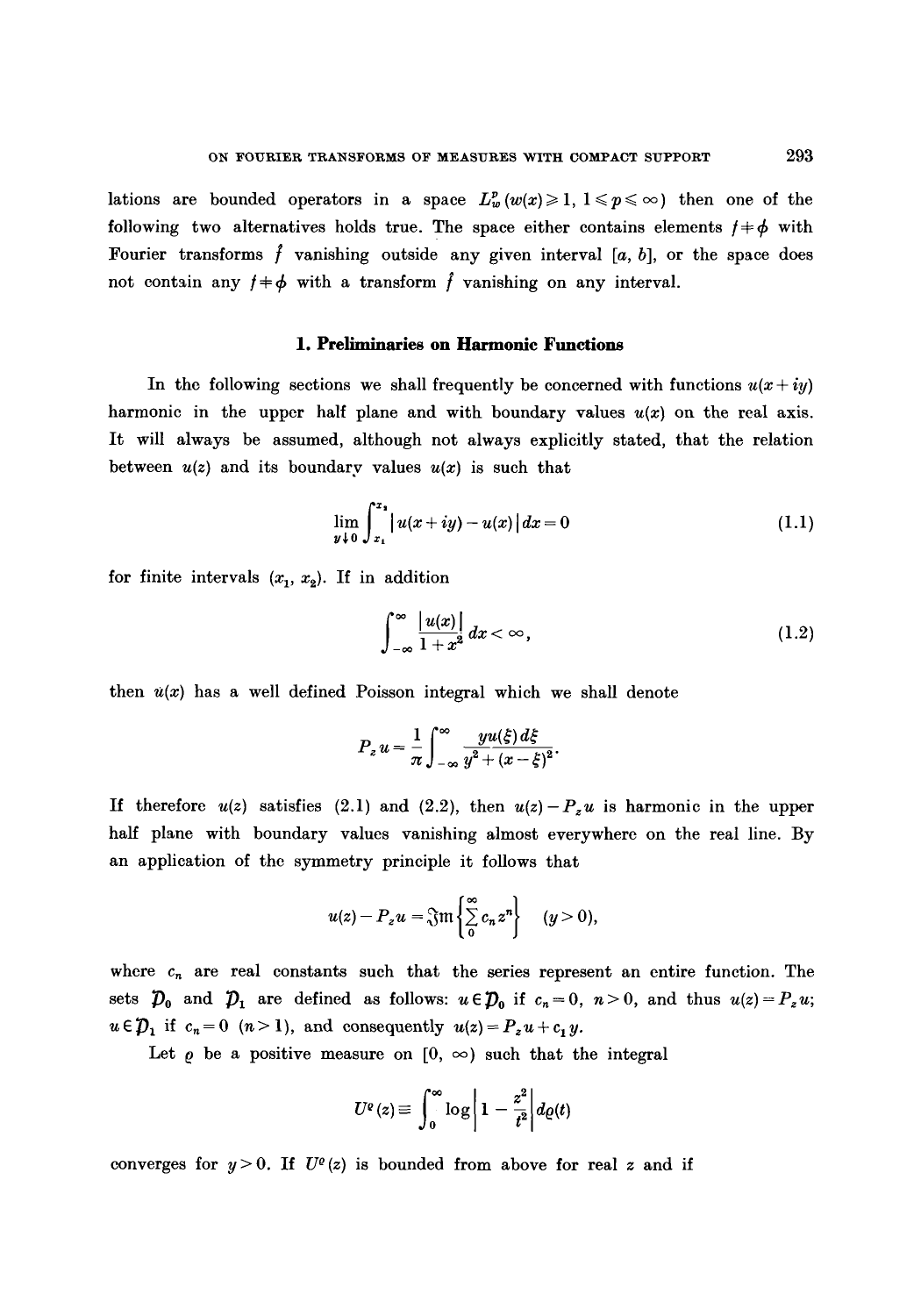$$
\int_0^t\!d\varrho=O(t),
$$

then the boundary values

$$
U^{e}(x) = \int_{0}^{\infty} \log \left| 1 - \frac{x^{2}}{\dot{t}^{2}} \right| d\varrho(t)
$$

are finite almost everywhere and satisfy (1.1) and (1.2). By a Tauberian theorem of Paley-Wiener it follows that the limit

$$
a = \pi \lim_{T \to \infty} \frac{1}{T} \int_0^T dq
$$

exists and is finite. Moreover  $U^{\varrho}(z) \in \mathcal{D}_1$  and the constant  $c_1$  equals a.

# **2. Atomizing of Positive Measures**

This section will contain an elementary but important step in establishing the existence of functions  $\hat{\mu} \in \mathcal{M}_a$  with prescribed properties.

We shall denote by  $\Omega$  the collection of all measurable functions  $\omega(x)\geq 0$  satisfying  $(0.2)$  and in addition meeting this condition: For each  $a > 0$  there exists on  $[0, \infty)$  a continuous positive measure  $\rho$  such that

$$
U^{\varrho}(x) \leqslant -\omega(x) + \text{const.} \quad \text{for a.a. real } x,
$$
\n(2.1)

$$
\overline{\lim}_{T \to \infty} \frac{\pi}{T} \int_0^T d\rho \leqslant a. \tag{2.2}
$$

It should be observed that  $(0.1)$  is not included as a condition for  $\Omega$ . We recognize that  $\Omega$  is a convex cone: If  $\omega_1, \omega_2 \in \Omega$  then the same is true of  $\lambda_1 \omega_1 + \lambda_2 \omega_2$ . for  $\lambda_1$ ,  $\lambda_2 \geq 0$ . Moreover, if  $\omega(x)$  belongs to  $\Omega$  so does  $\omega(-x)$  as well as  $\omega(x)+\omega(-x)$ . Each non-negative measurable minorant of an  $\omega \in \Omega$  will also belong to  $\Omega$ . The set  $\Omega$  is therefore uniquely determined by the even functions it contains.

**LEMMA I.** Assume  $\omega \in \Omega$  and let  $\gamma$  be a given positive number  $\langle 1$ . Then for each  $a > 0$  there exists a  $\hat{\mu} \in \hat{\mathcal{M}}_a$  such that

$$
\int_{-\infty}^{\infty} |\hat{\mu}(x)| \exp (\omega(x) + 2 |x|^{\gamma}) dx < \infty.
$$
 (2.3)

*Proo/.* We recall the formula

$$
\int_0^\infty \log \left| 1 - \frac{x^2}{t^2} \right| dt' = |x|^{\gamma} \pi \cot \frac{\pi \gamma}{2} \quad (0 < \gamma < 2).
$$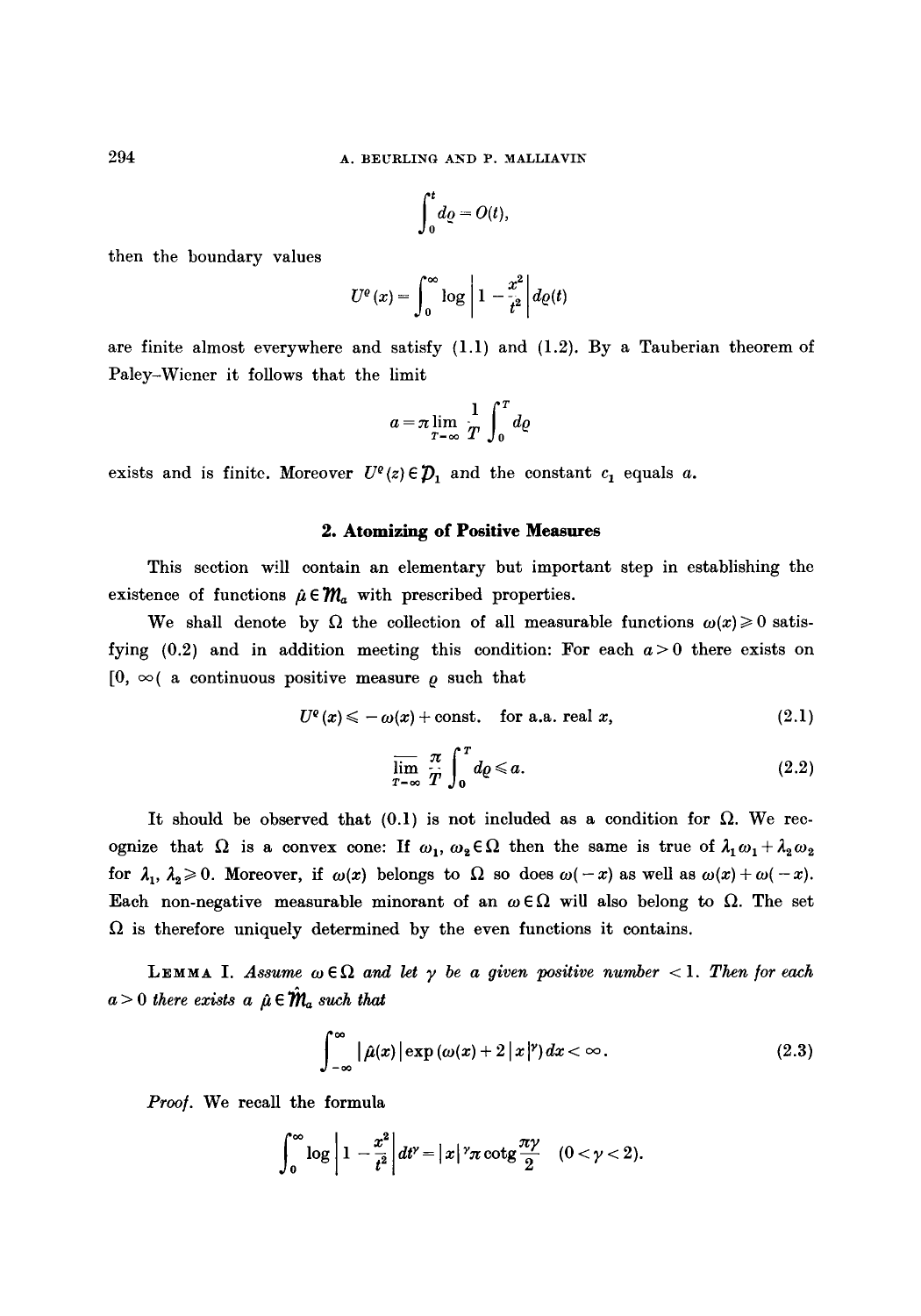Thus, if  $s(t) = at -2t^{\gamma} \pi^{-1}$  tg  $\frac{1}{2}\pi \gamma$   $(a > 0, 0 < \gamma < 1)$ , then

$$
\int_0^\infty \log \left| 1 - \frac{x^2}{t^2} \right| ds(t) = -2 |x|^{\gamma}.
$$

The function  $s(t)$  is obviously increasing for  $t \geq t_0$ , where  $t_0$  depends on a and  $\gamma$ . If therefore  $\tau$  is the measure obtained by restricting s to  $(t_0, \infty)$  we shall have

$$
U^{\tau}(x) \leqslant -|x|^{\gamma} + \text{const.} \tag{2.4}
$$

Hence,  $|x|^{v} \in \Omega$  for  $0 < y < 1$ . Let  $a > 0$  be given and let  $\varrho$  be a measure satisfying the stipulated conditions with respect to a and to  $\omega_1 (x) = 2 \omega (x) + 5 |x|$ . We construct an atomized measure  $\rho^*$  by the procedure:

$$
\varrho^*(t) = \int_0^t d\varrho^* = \left[\varrho(t) + \frac{1}{2}\right], \quad \varrho(t) = \int_0^t d\varrho, \tag{2.5}
$$

where  $[x]$  denotes the integral part of x.

Since  $\rho$  is positive and continuous,  $\rho^*$  is uniquely determined. Define for  $z = x + iy$   $(y > 0)$ ,

$$
h(z) = \exp\left\{ \int_0^\infty \log\left(1 - \frac{z^2}{t^2}\right) d\varrho(t) \right\},\tag{2.6}
$$

$$
f(z) = \exp\left\{\int_0^\infty \log\left(1 - \frac{z^2}{t^2}\right) d\varrho^*(t)\right\},\tag{2.7}
$$

where the logarithm is real for  $z=iy$  ( $y>0$ ). We observe that  $f(z)$  is an entire function,

$$
f(z)=\prod_1^{\infty}\left(1-\frac{z^2}{\lambda_n^2}\right), \quad \varrho(\lambda_n)+\frac{1}{2}=n.
$$

Our conditions on  $\rho$  and on  $\omega$  imply that

$$
\log|h(z)| \leq -P_z \omega_1 + by + \text{const.} \quad (y > 0), \tag{2.8}
$$

where b is a constant  $\leq a$ . The function

$$
\log \frac{f(z)}{h(z)} = u(z) + iv(z)
$$

is holomorphic in the upper half plane and its imaginary part  $v$  is bounded there and vanishes for  $z=iy$   $(y>0)$ . For  $x>0$  the boundary value of v is 20--62173068. *Acta mathematic, a,* 107. Imprim6 le 27 juin 1962.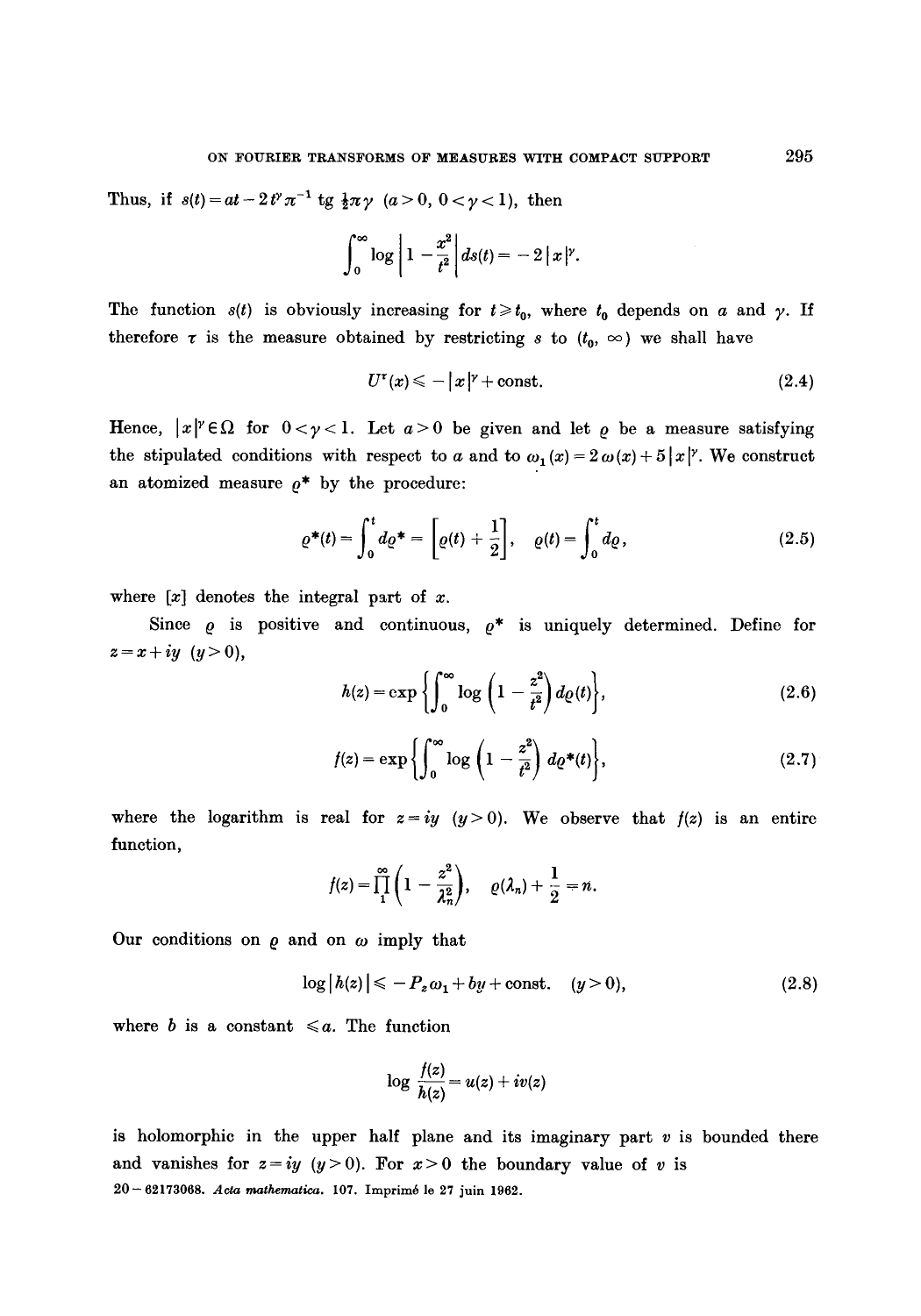296 **A. BEURLING AND P. MALLIAVIN** 

$$
v(x) = \pi(\varrho^*(x) - \varrho(x)) = \pi\left(\left[\varrho(x) + \frac{1}{2}\right] - \varrho(x)\right).
$$

Since  $v(-x+iy)=-v(x+iy)$  we shall have  $-\frac{1}{2}\pi \le v(x) \le \frac{1}{2}\pi$  on the real axis and those incqualities will hold throughout the upper half plane by virtue of the maximum-minimum principle. Assume  $0 < k < 1$  and set

$$
\left(\frac{f}{h}\right)^k = e^{ku}\cos kv + ie^{ku}\sin kv \equiv U_k + iV_k.
$$

Then  $U_k$  is a positive harmonic function and

$$
\cos k \frac{\pi}{2} \left| \frac{f}{h} \right|^{k} \le U_{k}.\tag{2.9}
$$

By an inequality of Harnack

$$
U_k(z) \leq U_k(i) \frac{|z+i|+|z-i|}{|z+i|-|z-i|} \quad (y>0). \tag{2.10}
$$

In the half plane  $y \ge 1$ , the factor in (2.10) is majorized by  $(1+|x|)^2$ . On combining (2.8), (2.9) and (2.10) taking  $k=\frac{1}{2}$ , we obtain for  $y\geqslant 1$ ,

$$
\log |f(z)| \leq -P_z \omega_1 + by + 4 \log (1 + |x|) + const. \tag{2.11}
$$

Since the same inequality holds for  $z=x-iy$  it follows that  $f(z)$  is of exponential type  $\leq a$ . By virtue of the definition of  $\omega_1$  we conclude that

$$
|f(x+iy)| \le Me^{-4|x|^\gamma} \quad (-1 \le y \le 1), \tag{2.12}
$$

where M is a finite constant. This proves that  $f \in \mathcal{W}_a$ .

Since  $U_k(z)$  is positive for  $y>0$ , and  $U_k \in \mathcal{D}_0$ ,

$$
\frac{1}{\pi} \int_{-\infty}^{\infty} \frac{U_k(x)}{1+x^2} dx = U_k(i).
$$
 (2.13)

Hence, by (2.9), taking  $k=\frac{1}{2}$ ,

$$
\int_{-\infty}^{\infty} \left| \frac{f(x)}{h(x)} \right|^{1\over 2} \frac{dx}{1+x^2} < \infty.
$$
 (2.14)

By the definition of  $\rho$ ,

$$
\log |h(x)| = U^e(x) \leq -2 \omega(x) - 5 |x|^{\gamma} + \text{const.}
$$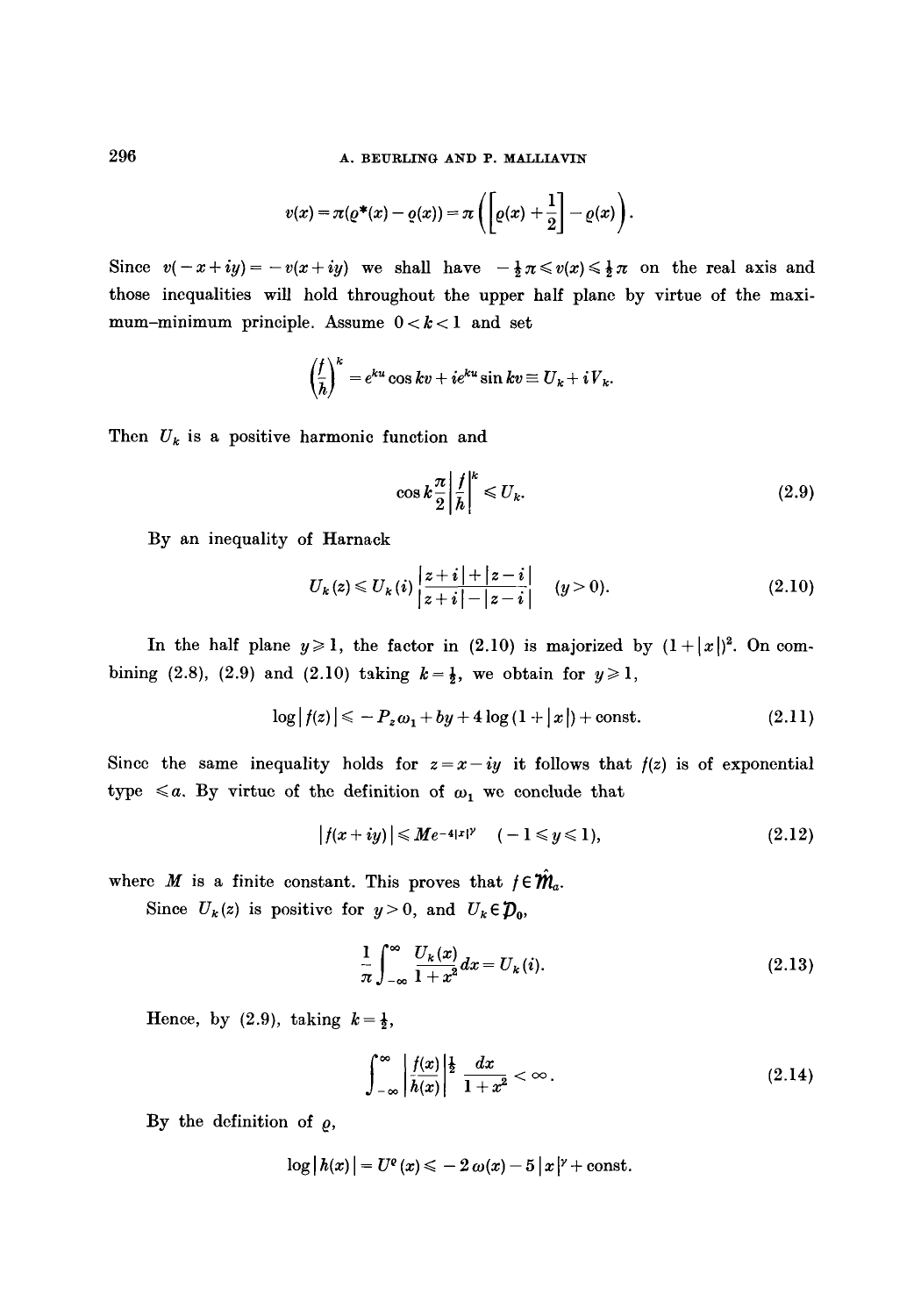Therefore (2.14) implies that

$$
\int_{-\infty}^{\infty} |f(x)|^{\frac{1}{2}} \exp (\omega(x)+2|x|^{\gamma}) dx < \infty,
$$

and (2.3) follows since  $\hat{\mu}(x) = f(x)$  is bounded.

We shall now derive a stronger result under the assumption that  $\omega(x)$  has a certain weak continuity property.

LEMMA II. Suppose  $\omega(x)$  is continuous and let there exist positive numbers  $\alpha$  and  $\beta$  < 1 such that for all x outside some compact set and for  $|h| \le \exp(-|x|^{\beta})$ ,

$$
|\omega(x+h)-\omega(x)| \leq |x|^{\alpha}.
$$
 (2.15)

*Then the summability* (2.3) for  $\gamma$  > max ( $\alpha$ ,  $\beta$ ) *implies that* 

$$
|f(x)| \exp(\omega(x) + |x|^{\gamma}) \leq \text{const.} \tag{2.16}
$$

Proof. The lemma is a simple consequence of the following minimum modulus theorem. There exists an absolute constant  $\vartheta > 0$  such that if  $g(z)$  is holomorphic for  $|z| < R$  and  $|g(z)| \leq M$ , then

$$
\min_{|z|=r} |g(z)| \geqslant \frac{|g(0)|}{M}
$$

for a set of values r of measure  $\geq \theta R$ . If therefore (2.16) were false there would exist arbitrary large  $x_0$  such that

$$
|f(x_0)| \geqslant \exp\left(-\omega(x_0)-|x_0|^{\gamma}\right).
$$

Since f is bounded by a constant M in the strip  $-1 \leq y \leq 1$  we would have

$$
|f(x)| \geqslant M^{-1} \exp\left(-\omega(x_0) - |x_0|^{\gamma}\right)
$$

on **a** set E contained in the interval  $|\xi - x_0| \leqslant \exp(-|x_0|^{\beta})$  and of measure  $\geqslant 2 \vartheta \exp(-|x_0|^{\beta})$  $\left(-\frac{1}{\alpha_0}\right)^{\beta}$ . This inequality together with (2.15) contradicts the summability expressed in (2.3) and the lemma is therefore true.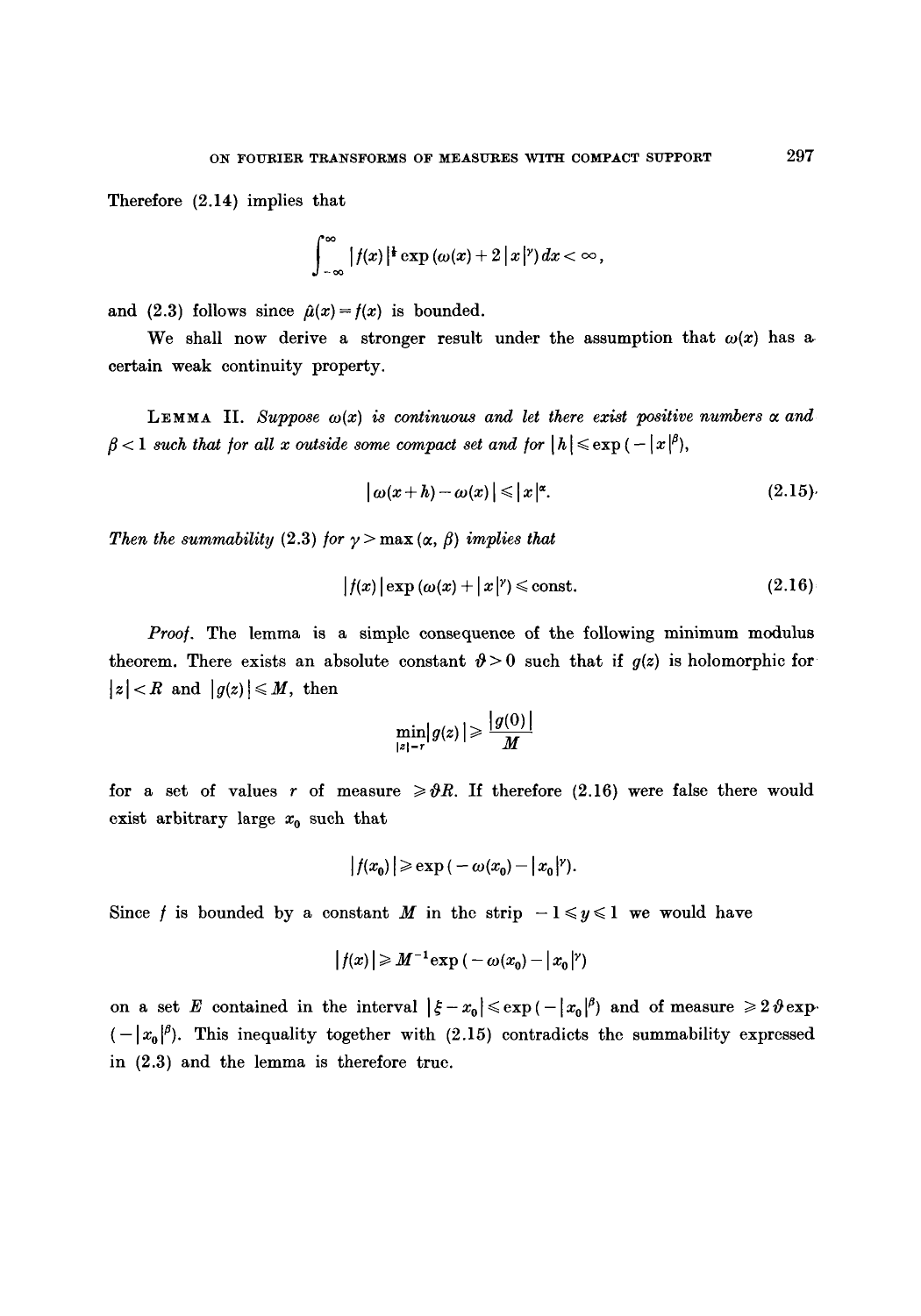# 298 **A. BEURLING AND P. MALLIAVIN**

#### 3. A Variational Problem in a Hilbert Space

The main objective of this section is to connect the set of functions  $\Omega$  with a certain variational problem in a suitably chosen real Hilbert space. By definition  $\mathcal{H}$ shall consist of all odd real valued measurable function on  $(-\infty, \infty)$  satisfying the condition

$$
\int_{-\infty}^{\infty} \frac{|u(x)|}{1+x^2} dx < \infty \tag{3.1}
$$

and such that the harmonic function  $u(z) = P_z u$  has a finite Dirichlet integral

$$
\|u\|^2 = \int_0^\infty \int_0^\infty |\operatorname{grad} u|^2 dx dy. \tag{3.2}
$$

The norm in  $\mathcal H$  shall be defined by (3.2). Because  $u(iy)=0$  ( $y>0$ ), it follows by well established properties of the Dirichlet norm that  $\mathcal H$  is complete.

Frequent use will be made of the inequality

$$
\int_0^\infty u^2(x) \frac{dx}{x} \le \frac{\pi}{2} ||u||^2.
$$
 (3.3)

In order to prove (3.3) define  $m(r) = \sup_{0 < \theta < \frac{1}{2}\pi} |u(re^{i\theta})|$ . Then

$$
m^2(r) \leqslant \left(\int_0^{\frac{1}{4}\pi} \left|\frac{\partial u}{\partial \theta}\right| d\theta\right)^2 \leqslant \frac{\pi}{2} \int_0^{\frac{1}{4}\pi} \left(\frac{\partial u}{\partial \theta}\right)^2 d\theta.
$$
  
Consequently 
$$
\int_0^\infty m^2(r) \frac{dr}{r} \leqslant \frac{\pi}{2} \int_0^\infty r dr \int_0^{\frac{1}{4}\pi} \frac{1}{r^2} \left(\frac{\partial u}{\partial \theta}\right)^2 d\theta \leqslant \frac{\pi}{2} ||u||^2,
$$

and (3.3) follows. The norm in  $\mathcal H$  can of course be expressed directly in terms of  $u(x)$ . One such expression is furnished by the Douglas functional

$$
\|u\|^2 = \frac{1}{2\pi} \int_{-\infty}^{\infty} \int_{-\infty}^{\infty} \left(\frac{u(x)-u(y)}{x-y}\right)^2 dx dy.
$$
 (3.4)

We shall later on define an equivalent norm in  $\mathcal H$  more convenient than (3.4) for our specific purposes. It should be pointed out that  $\mathcal H$  is a Dirichlet space in the sense of Beurling and Deny [2, 3]. We shall use the technique of these spaces without referring to the general theory.

For each  $u(x) \in \mathcal{H}$  the harmonic function  $u(z) = P_z u$  has a conjugate harmonic function  $\tilde{u}(z)$  uniquely determined except for an additive constant. Since  $u(z)$  and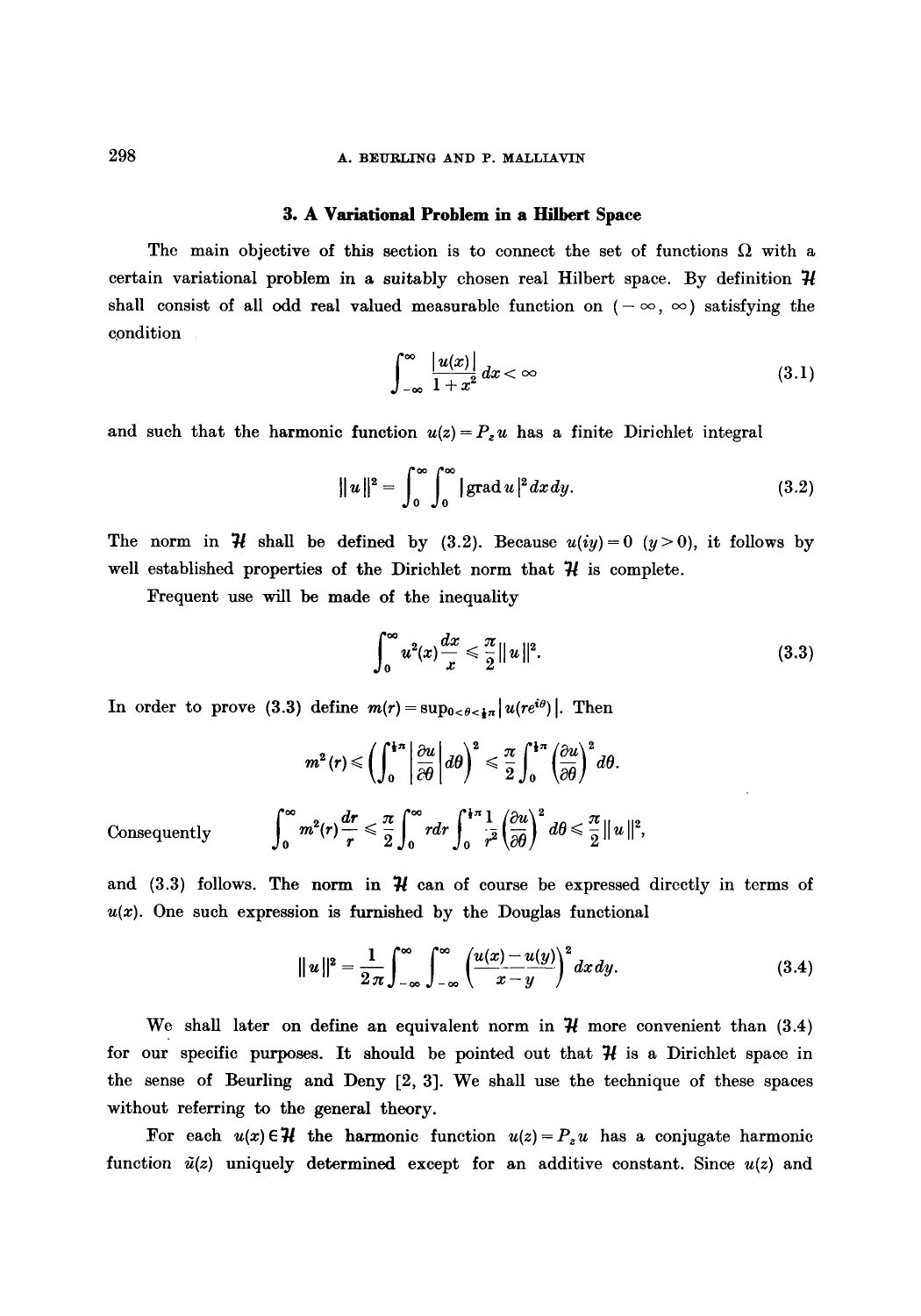$\tilde{u}(z)$  have the same Dirichlet integral we conclude that  $\tilde{u}(z)$  has boundary values  $\tilde{u}(x)$  which are at least locally  $L^2$ -summable. If u,  $v \in \mathcal{H}$  the scalar product is formally expressed by the integrals

$$
(u, v) = \int_0^\infty u(x) d\tilde{v}(x) = \int_0^\infty v(x) d\tilde{u}(x).
$$

If, however, v belongs to the set  $C \subset \mathcal{H}$  consisting of all odd real-valued differentiable function with compact support then we shall have

$$
(u, v) = -\int_0^\infty \tilde{u}(x) dv(x), \qquad (3.5)
$$

where the integral is well defined. The proof of (3.5) is elementary.

The main result of this paper is contained in

LEMMA III. Let  $\omega(x)$  be a non-negative measurable function such that for almost all  $x>0$ 

$$
\omega(x) \leq x\sigma(x) + \text{const.},\tag{3.6}
$$

*where*  $\sigma \in \mathcal{H}$  *and* 

$$
\int_0^\infty \frac{\sigma(x)}{x} dx < \infty.
$$
 (3.7)

*Then*  $\omega \in \Omega$ .

*Proof.* In order to exhibit the existence of measures  $\rho$  with the prescribed properties we assume  $a>0$  given and we choose b  $(0 < b < a)$ . Define

$$
K_{\sigma} = \{u \mid u \in \mathcal{H}, u(x) \geq \sigma(x), \text{ a.e. for } x > 0\}.
$$

This set is convex and it is closed by virtue of (3.3). Define further

$$
\Phi(u) = ||u||^2 + 2 b \int_0^\infty \frac{u(x)}{x} dx, \quad m = \inf_{u \in K_\sigma} \Phi(u). \tag{3.8}
$$

Since  $\sigma \in K_{\sigma}$ , *m* is finite. Assume  $u_1, u_2 \in K_{\sigma}$ ,  $\Phi(u_1), \Phi(u_2) < m + \varepsilon$ . Then  $\Phi(\frac{1}{2}(u_1 + u_2))$  $\geqslant m$  and consequently

$$
\frac{1}{2}\,\Phi(u_1)+\frac{1}{2}\,\Phi(u_2)-\Phi\left(\frac{1}{2}\,(u_1+u_2)\right)<\varepsilon.
$$

This inequality can also be written in the form

$$
\|\tfrac{1}{2}(u_1-u_2)\|^2<\varepsilon.
$$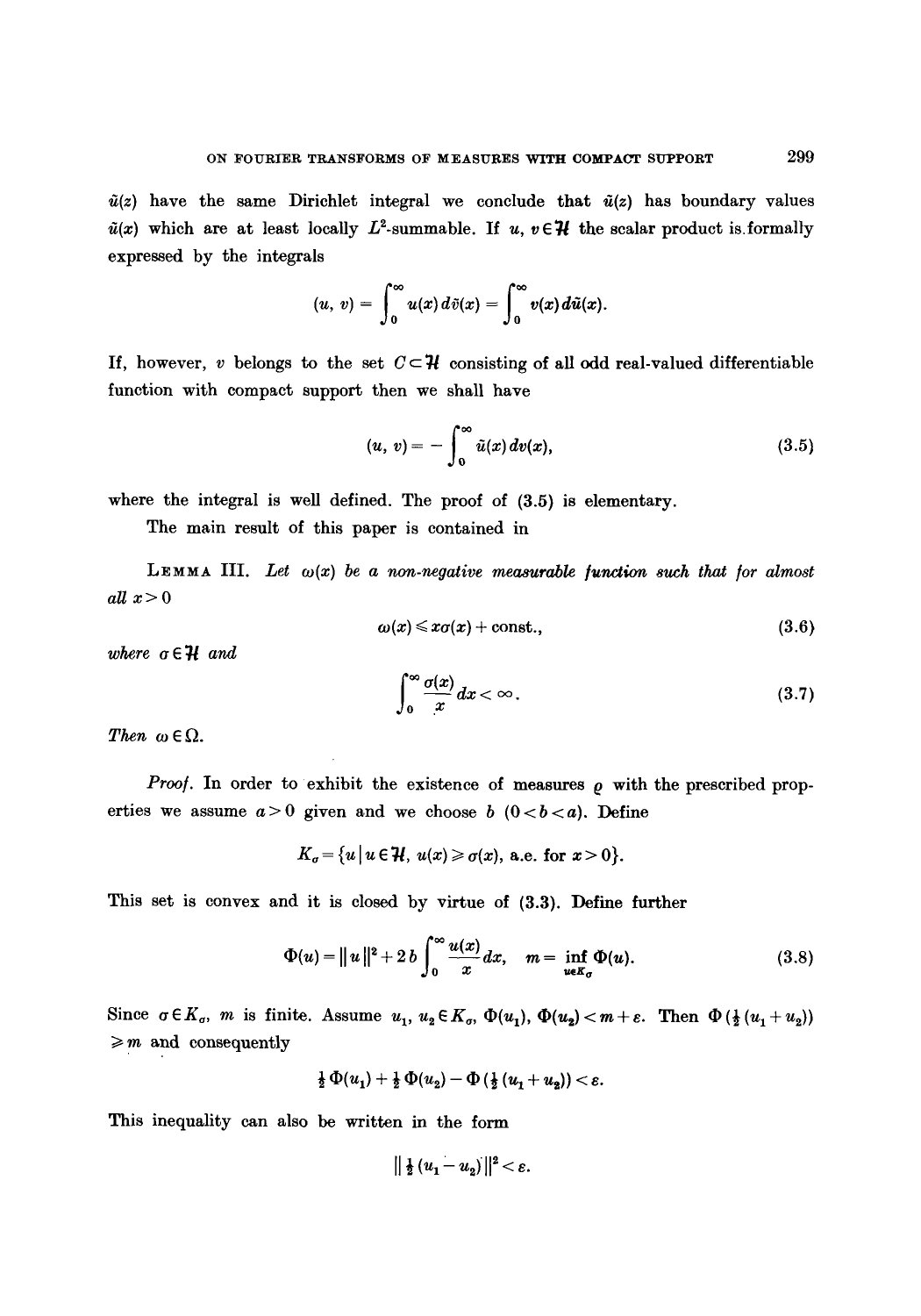If therefore  $u_n \in K_{\sigma}$ ,  $\Phi(u_n) \to m$ , then  $\{u_n\}_{n=1}^{\infty}$  is a Cauchy sequence and converges to an element  $u \in K_{\sigma}$ . By (3.3) we shall have for  $0 < x_1 < x_2 < \infty$ ,

Hence  

$$
\lim_{n \to \infty} \int_{x_1}^{x_2} |u(x) - u_n(x)| \frac{dx}{x} = 0.
$$

$$
||u||^2 + 2 b \int_{x_1}^{x_2} u(x) \frac{dx}{x} \le m,
$$

and it follows that  $\Phi(u)=m$  since  $u(x)\geq 0$  a.e. for  $x>0$ . Let now  $v\in C$  and assume  $w(x) \ge 0$  for  $x \ge 0$ . Then  $u + \lambda v \in K_{\sigma}$  for  $\lambda > 0$  and  $\Phi(u + \lambda v) - \Phi(u) \ge 0$ . This implies that

$$
(u, v) + b \int_0^\infty \frac{v(x)}{x} dx \geq 0. \tag{3.9}
$$

The left-hand side of this relation is therefore a linear form  $F(v)$  defined for  $v \in C$ and  $F(v) \ge 0$  if  $v > 0$  for  $x > 0$ . By a familiar argument we conclude that

$$
F(v) = \int_0^\infty v(x) \, d\alpha(x), \tag{3.10}
$$

where  $\alpha$  is a non-negative measure on  $(0, \infty)$ .

We now introduce a normalized conjugate function  $\tilde{u}(z)$  by the formula

$$
u(z)+i\tilde{u}(z)=\frac{1}{\pi i}\int_{-\infty}^{\infty}\frac{u(t)}{t-z}dt=\frac{2}{\pi i}\int_{0}^{\infty}\frac{u(t)\,t}{t^2-z^2}dt.
$$

The integral is well defined because

$$
\int_{-\infty}^{\infty}\frac{|u(t)|}{|t|}\,dt<\infty\,.
$$

On combining  $(3.5)$  and  $(3.9)$  we obtain for  $v \in C$ 

$$
-\int_0^\infty \tilde{u}(x)\,dv(x)=-b\int_0^\infty \frac{v(x)}{x}\,dx+\int_0^\infty v(x)\,d\alpha(x). \tag{3.11}
$$

This relation implies that  $\tilde{u}(x)$  a.e. coincide with a function locally of bounded variation on  $(0, \infty)$ .

The precise pointwise limit

$$
\tilde{u}(x) = \lim_{y \downarrow 0} \tilde{u}(x+iy)
$$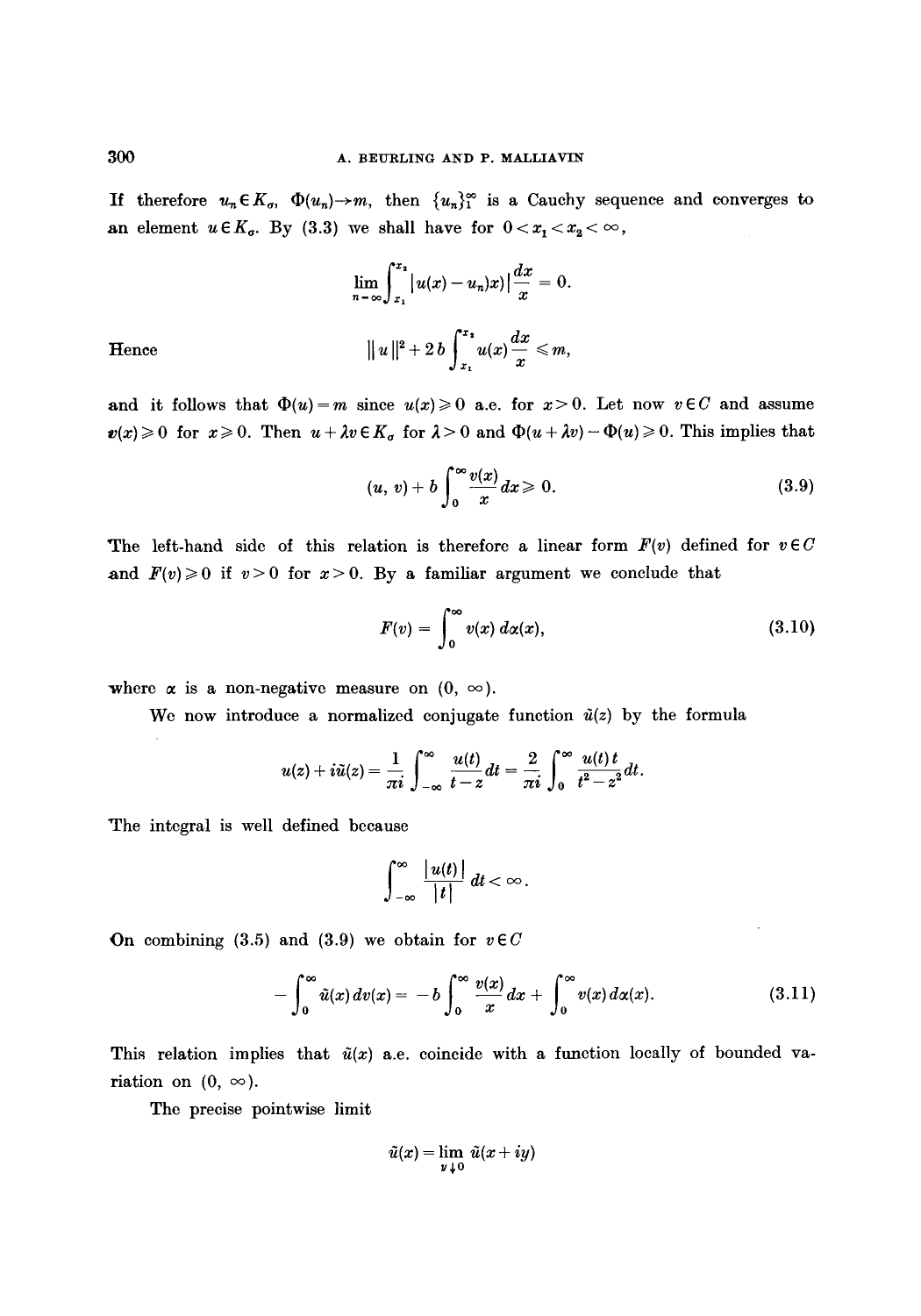is therefore of bounded variation on finite intervals  $[x_1, x_2], x_1 > 0$ . This implies that the limits  $\tilde{u}(x-0)$  and  $\tilde{u}(x+0)$  exist. By another version of (3.3),

$$
\int_0^\infty (\tilde u(x+t)-\tilde u(x-t))^2\frac{dt}{t}\leq \pi ||u||^2.
$$

It follows that  $\tilde{u}(x+0)=\tilde{u}(x-0)$ , and  $\tilde{u}(x)$  is thus continuous on  $(0, \infty)$ . In addition it follows by (3.11) that

$$
\tilde{u}(x_2) - \tilde{u}(x_1) \ge -b \log \frac{x_2}{x_1} \quad (x_2 > x_1 > 0). \tag{3.12}
$$

We shall next prove

$$
\lim_{\substack{x \to \infty \\ y \downarrow 0}} (\tilde{u}(x) - \tilde{u}(ix)) = 0,
$$
\n
$$
\lim_{\substack{x \to 0 \\ y \downarrow 0}} (\tilde{u}(x) - \tilde{u}(ix)) = 0.
$$
\n(3.13)

To this purpose we consider

$$
J(r, \lambda) = \int_r^{\lambda r} |\tilde{u}(x) - \tilde{u}(ix)| \frac{dx}{x} \quad (r > 0, \lambda > 1),
$$

and we observe that

$$
\lim_{x \uparrow \infty} \tilde{u}(ix) = 0, \quad \lim_{x \downarrow 0} \tilde{u}(ix) = -\frac{2}{\pi} \int_0^\infty \frac{u(t)}{t} dt.
$$

By an application of Schwarz inequality and by the proof of (3.3),

$$
J(r, \lambda) \leqslant \left(\frac{\pi}{2}\log \lambda \cdot D(r, \lambda)\right)^{\frac{1}{2}},
$$

where  $D(r, \lambda)$  denotes the Dirichlet integral of  $\tilde{u}$  extended over the region

$$
\{z \, | \, r<|z|<\lambda r, \ 0<\arg z<\tfrac{1}{2}\pi\}.
$$

Hence, for bounded  $\lambda$ ,  $J(r, \lambda)$  tends to 0 as  $r \uparrow \infty$  or  $r \downarrow 0$ . If (3.13) were not true there would exist a positive  $\eta$  and arbitrary large (or small)  $x > 0$  such that

$$
\big|\,\tilde u(x)-\tilde u(ix)\,\big| \!>\! 2\,\eta.
$$

By virtue of (3.12) we conclude that for some fixed  $\lambda > 1$  only depending on b and  $\eta$  we would have

$$
|\tilde{u}(x)-\tilde{u}(ix)|>\eta \quad (x\in(r,\lambda r))
$$

for some values of r arbitrary large (or small). This contradicts our result on  $J(r, \lambda)$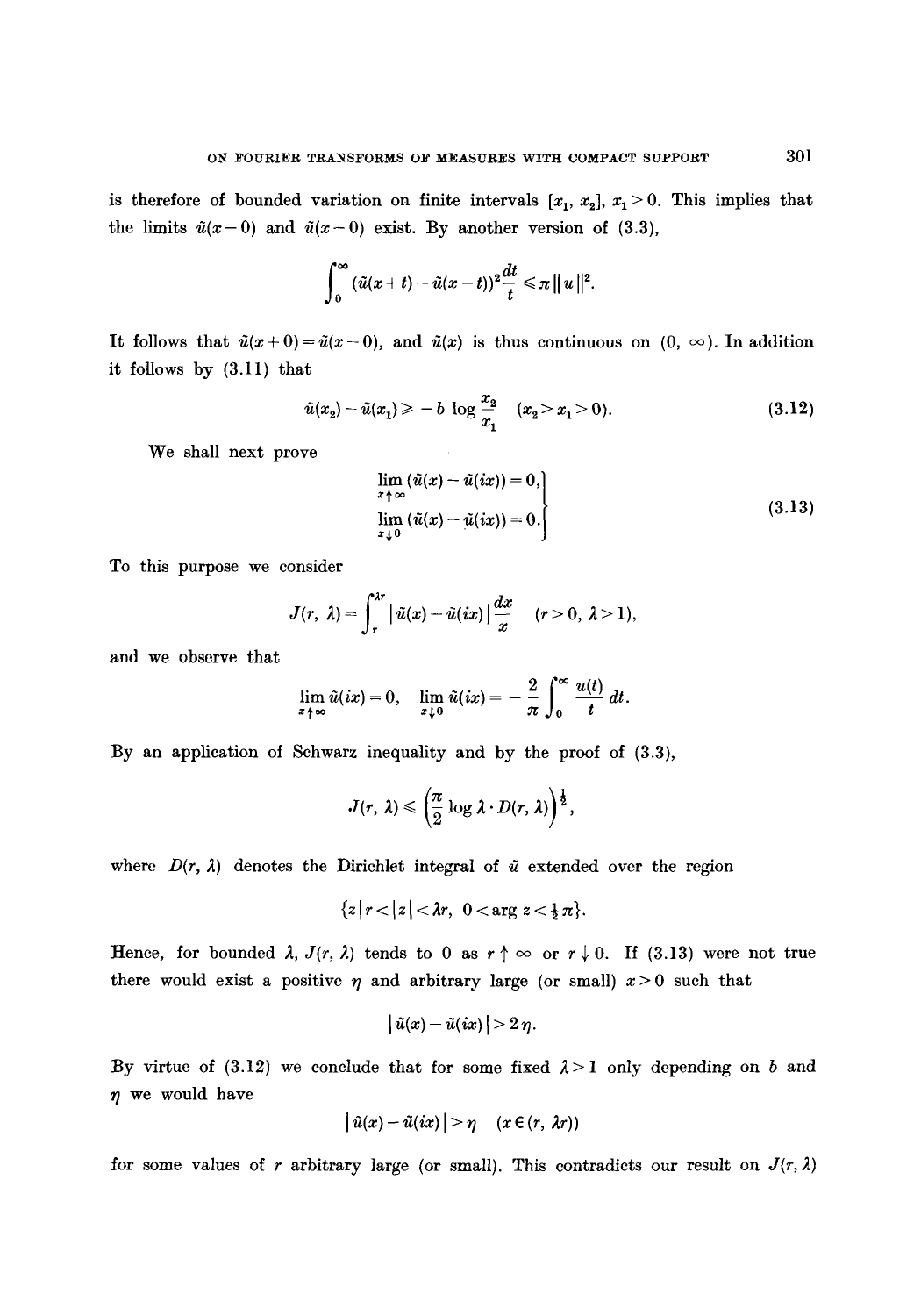and (3.13) is therefore established. Hence,  $\tilde{u}(x)$  is a bounded continuous function tending to 0 at  $\infty$ , and to a finite limit at  $x=0$ .

We now turn to the construction of the measures  $\rho$ . Since  $u(z)$ ,  $\tilde{u}(z) \in \mathcal{D}_0$  we shall have

$$
u(z)+i\tilde{u}(z)=\lim_{T\to\infty}\frac{1}{\pi}\int_{-T}^{T}\frac{\tilde{u}(t)}{t-z}\,dt=\frac{2z}{\pi}\int_{0}^{\infty}\frac{\tilde{u}(t)}{t^2-z^2}dt.
$$

This function  $u(z)$  coincides with the original  $u(z)=P_zu$  because both vanish on the positive imaginary axis and both have the same conjugate function. By adding the constant  $a$  to  $\tilde{u}(t)$ , we obtain

$$
u(z)+i\tilde{u}(z)+ia=\frac{2 z}{\pi}\int_0^\infty \frac{\tilde{u}(t)+a}{t^2-z^2}dt.
$$

Consequently 
$$
z(u(z) + i\tilde{u}(z) + i a) = \frac{1}{\pi} \int_0^\infty t(\tilde{u}(t) + a) \frac{2 z^2}{(t^2 - z^2)t} dt,
$$
 (3.14)

where the last factor in the integral is the derivative of log  $(1-z^2/t^2)$  with respect to t. Since  $a > b$  there exists a finite  $t_0$  such that for  $t \geq t_0$ ,  $\tilde{u}(t) > b-a$ . We also recall that the lower derivative of  $\tilde{u}(t)$  is  $\geq -b/t$  at each point  $t > 0$ . These properties imply that  $s(t) = t(\tilde{u}(t) + a)$  is increasing for  $t \geq t_0$  and of bounded variation on [0, t<sub>0</sub>). We obtain by first making a partial integration in (3.14) and then by letting  $y \downarrow 0$ ,

$$
-xu(x)=\frac{1}{\pi}\int_0^\infty\log\left|1-\frac{x^2}{t^2}\right|ds(t).
$$

A continuous positive measure  $\rho_1$  is now readily obtained by defining

$$
\pi d\varrho_1 = ds \quad \text{for} \quad t \geq t_0,
$$
  

$$
\pi d\varrho_1 = a dt + t d\tilde{u} \quad \text{for} \quad 0 < t < t_0.
$$

By construction of  $u(x)$ ,

$$
\omega(x) \leq x\sigma(x) + \text{const} \leq xu(x) + \text{const.}, \quad \text{a.e. for } x > 0.
$$

Therefore

$$
U^{\varrho_1}(x) \leq -\omega(x) - \frac{1}{\pi} \int_0^{t_*} \tilde{u}(t) \, \log \left| 1 - \frac{x^2}{t^2} \right| dt + \text{const.}
$$

Since  $\tilde{u}(t)$  is bounded we conclude that for a.a.  $x > 0$ ,

$$
U^{\varrho_1}(x) \leqslant -\omega(x) + c_r \log\left(1+x^2\right) + \text{const.}
$$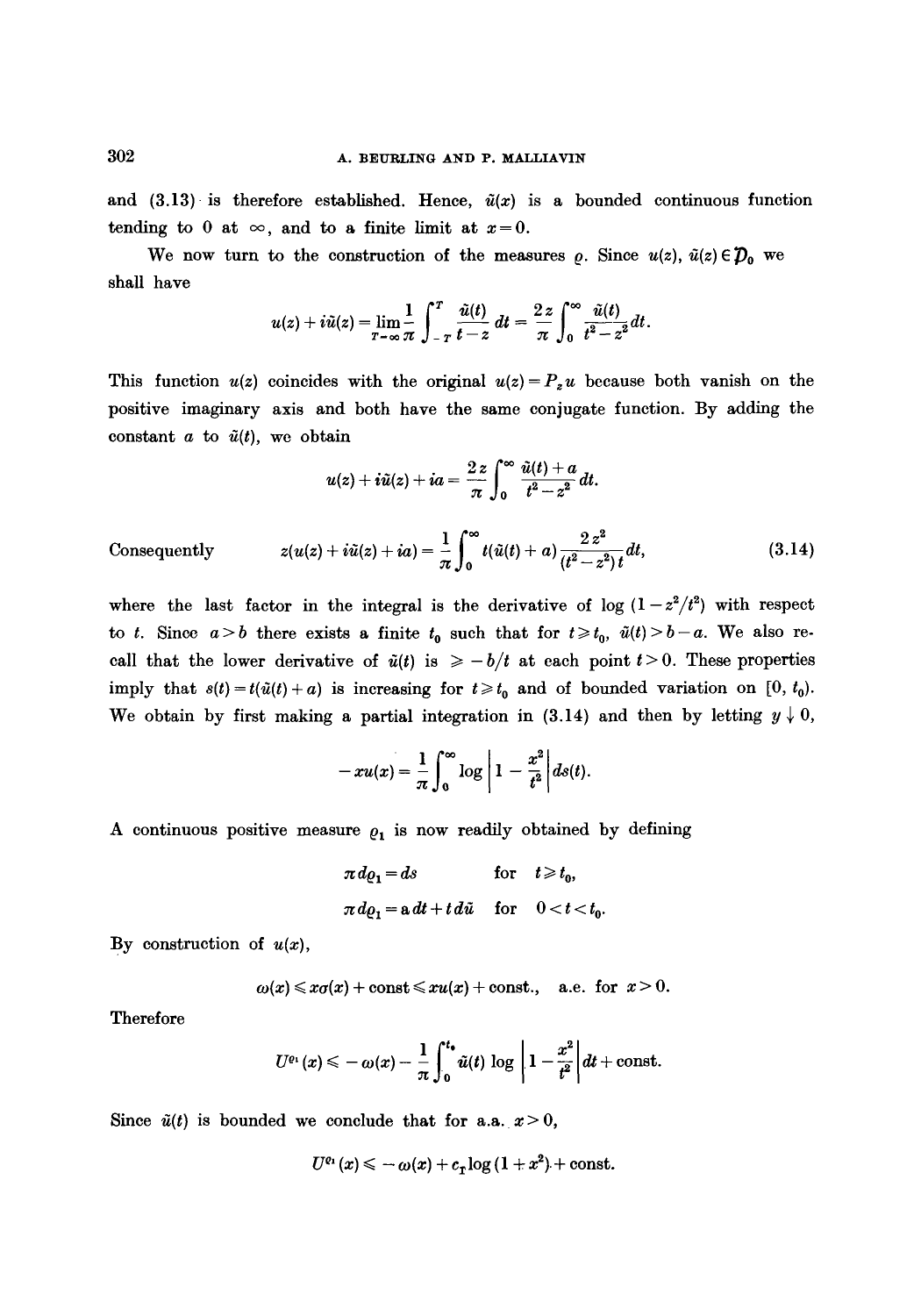In order to obtain a  $\rho$  strictly satisfying all the conditions, we have only to form  $\rho = \rho_1 + \tau$ , where  $\tau$  is one of the previously constructed measures satisfying (2.4) for  $\gamma = \frac{1}{2}$  and (2.2) with the constant  $a-b$ .

This concludes the proof of Lemma III.

# **4. An Equivalent Norm in**  $\mathcal{H}$

In order to obtain simple and explicit conditions implying that functions  $u(x)$ belong to  $\mathcal H$  we shall introduce an equivalent norm in  $\mathcal H$ .

LEMMA IV. For odd measurable functions  $u(x)$  on  $(-\infty, \infty)$  let

$$
||u||_0^2 = \int_{-\infty}^{\infty} u^2(e^{\xi}) d\xi + \int_0^{\infty} \frac{d\eta}{\eta^2} \int_{-\infty}^{\infty} (u(e^{\xi+\eta}) - u(e^{\xi}))^2 d\xi.
$$
 (4.1)

*Then* $||u||$  **and**  $||u||_0$  **are equivalent norms in H, i.e.**  $||u||/||u||_0$  **remains included between** *positive linite constants.* 

*Proof.* Any of the assumptions  $||u|| < \infty$  or  $||u||_0 < \infty$  imply that

$$
u(e^{\xi})\in L^2(-\infty,\ \infty).
$$

We may therefore assume that  $\psi(\xi) = u(e^{\xi})$  has a Fourier transform  $\hat{\psi}(t) \in L^2(-\infty, \infty)$ . By an application of Parseval relation

$$
\int_{-\infty}^{\infty} (\psi(\xi + \eta) - \psi(\xi))^2 d\xi = 4 \int_{-\infty}^{\infty} \sin^2 \frac{t\eta}{2} |\hat{\psi}(t)|^2 dt
$$
  
Consequently 
$$
||u||_0^2 = \int_{-\infty}^{\infty} |\hat{\psi}(t)|^2 \lambda_0(t) dt
$$

where 
$$
\lambda_0(t) = 1 + 4|t| \int_0^\infty \sin^2 \frac{s}{2} \frac{ds}{s^2} = 1 + \pi|t|.
$$

On the other hand the function  $\psi(\xi + i\eta) = u(e^{\xi + i\eta})$  is harmonic in the strip  $0 < \eta < \frac{1}{2}\pi$ and vanishes for  $\eta = \frac{1}{2}\pi$ . Since the Dirichlet integral is invariant under conformal mapping

$$
||u||2 \equiv ||\psi||2 = \int_0^{\frac{1}{2}\pi} d\eta \int_{-\infty}^{\infty} | \operatorname{grad} \psi |2 d\xi.
$$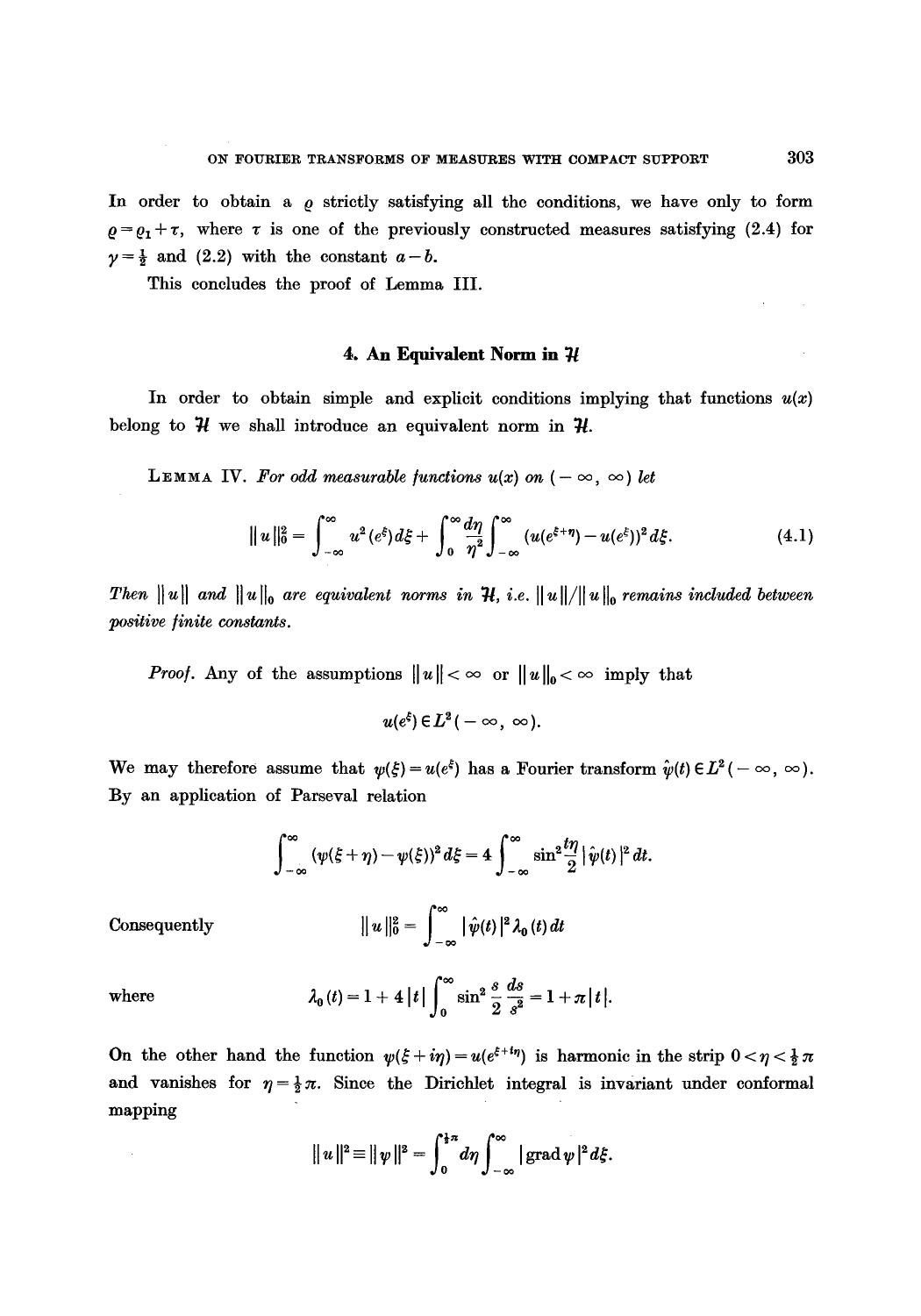The Kernel 
$$
K(t, \xi, \eta) = e^{it\xi} \frac{\operatorname{sh} \left(\frac{\pi}{2} - \eta\right) t}{\operatorname{sh} \frac{\pi}{2} t}
$$

is harmonic in  $(\xi, \eta)$  and  $K(t, \xi, 0) = e^{it\xi}$ ,  $K(t, \xi, \frac{1}{2}\pi) \equiv 0$ . By this we conclude that

$$
\psi(\xi+i\eta)=\frac{1}{\sqrt{2\,\pi}}\int_{-\infty}^{\infty}K(t,\,\xi,\,\eta)\,\hat{\psi}(t)\,dt\quad (0<\eta\leq\frac{1}{2}\,\pi).
$$

By a straightforward computation using the Parseval relation,

$$
\|u\|^2=\int_{-\infty}^{\infty}|\psi(t)|^2\lambda(t)\,dt
$$

1,  $\sin \pi t$   $e^{\frac{i}{2}\pi t} + e^{-\frac{i}{2}\pi t}$ with  $A(t) = \frac{1}{9}t \frac{1}{\sin^2 1 \pi t} = t \cdot \frac{1}{e^{\frac{1}{3} \pi t} - e^{-\frac{1}{3} \pi t}}.$ 

The ratio  $\lambda_0/\lambda$  is obviously bounded from below and from above by positive constants, and the lemma follows.

**LEMMA** V. Let  $\omega(x)$  be an even non-negative function uniformly Lip 1 on the real *axis and such that* 

$$
A=\int_0^\infty \frac{\omega(x)}{x}\,dx<\infty.
$$

*Then*  $\sigma(x) = \omega(x)/x \in \mathcal{H}$ , and by Lemma III,  $\omega \in \Omega$ .

*Proof.* Without loss of generality we may assume that  $\omega$  is differentiable for  $x \neq 0$  and that its derivative  $\omega'$  is bounded by a constant M. We define on  $(-\infty, \infty)$ ,

$$
\psi(\xi) = \sigma(e^{\xi}) = \omega(e^{\xi}) e^{-\xi},
$$
  

$$
A = \int_{-\infty}^{\infty} \psi(\xi) d\xi,
$$
 (4.2)

and observe that

$$
\psi'(\xi) + \psi(\xi) = \omega' (e^{\xi}). \tag{4.3}
$$

If (4.3) is multiplied by  $\psi$  and then integrated over  $(-\infty, \xi)$ ,

$$
\frac{1}{2}\,\psi^2(\xi) + \int_{-\infty}^{\xi} \psi^2(\xi)\,d\xi \leq M\,.
$$
 (4.4)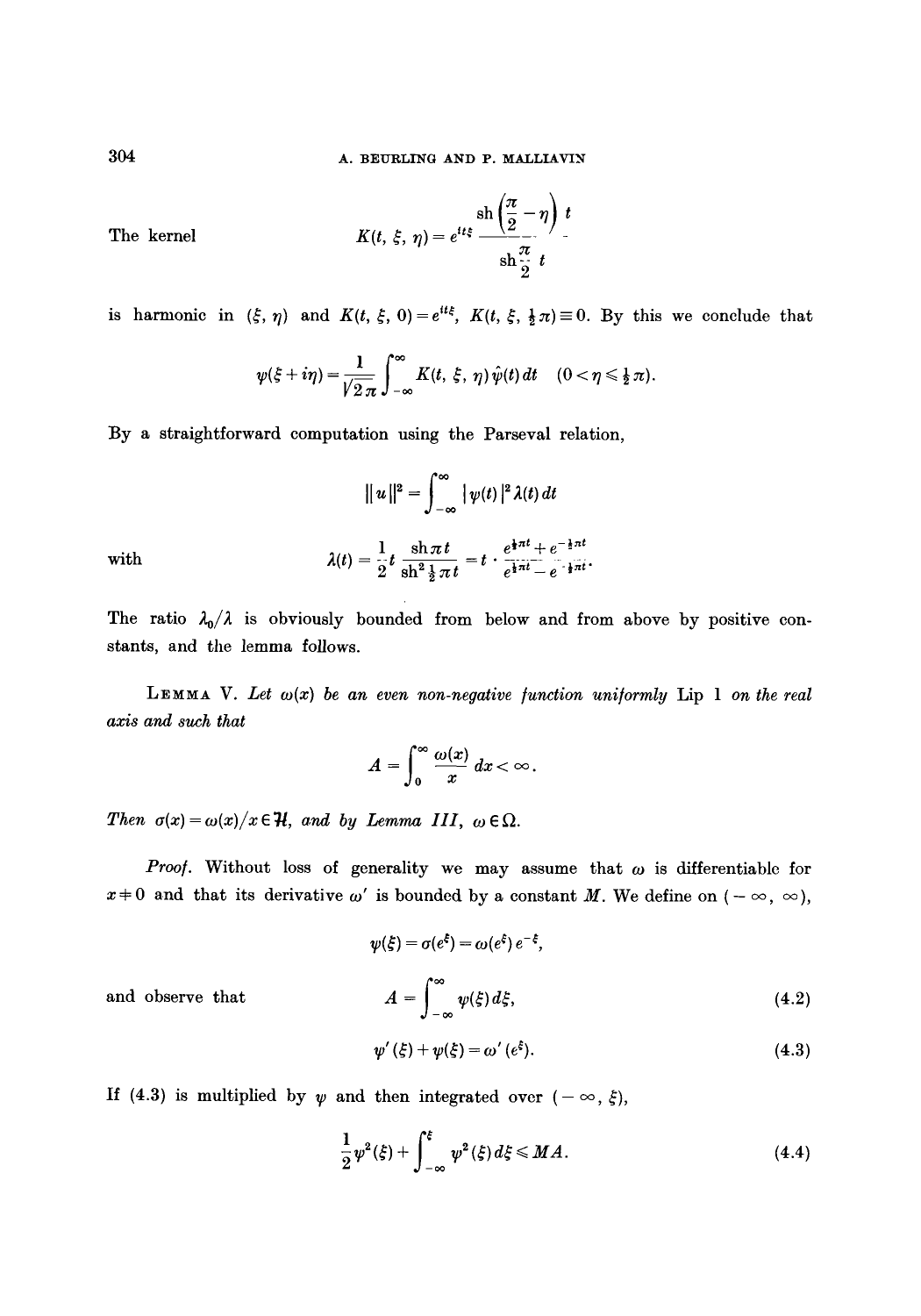Thus

$$
\int_{-\infty}^{\infty} \psi^2(\xi) d\xi \le MA, \tag{4.5}
$$

$$
|\psi(\xi)| \leqslant \sqrt{2} \, \overline{M} \, \overline{A}, \tag{4.6}
$$

$$
|\psi'(\xi)| \leq M + \sqrt{2 M A} = M_1. \tag{4.7}
$$

:By virtue of the definition of the equivalent norm the lemma is proved if we can show that (4.7) implies

$$
\int_0^\infty \delta^2(\eta, \, \psi) \frac{d\eta}{\eta^2} \leqslant 4 \, M_1 \int_{-\infty}^\infty \psi(\xi) \, d\xi, \tag{4.8}
$$

where 
$$
\delta^2(\eta, \, \psi) = \int_{-\infty}^{\infty} (\psi(\xi + \eta) - \psi(\xi))^2 d\xi = \int_{A_{\eta}} + \int_{A_{\eta}}.
$$

By  $A_{\eta}$  we denote the set where at least one of the functions  $\psi(\xi), \psi(\xi+\eta)$  is  $>\eta$ , and we define  $E_{\eta}=\{\xi|\psi(\xi)>\eta\}$ . Let  $m(\eta)$  be the measure of  $E_{\eta}$  and observe that

$$
\int_{-\infty}^{\infty} \psi^2(\xi) d\xi = -\int_0^{\infty} \eta^2 dm(\eta), \qquad \int_{-\infty}^{\infty} \psi(\xi) d\xi = \int_0^{\infty} m(\eta) d\eta
$$

:By reason of homogeneity it is sufficient to establish (4.8)in the particular case that  $M_1 = 1$ . Since the measure of  $A_n$  is less than  $2m(\eta)$  we shall have

$$
\int_{A_{\eta}} \leq 2 \eta^2 m(\eta),
$$
  

$$
\int_{A_{\eta}} \leq 2 \int_{E_{\eta}} \psi^2(\xi) d\xi = -2 \int_0^{\eta} t^2 dm(t).
$$

Consequently

$$
\int_0^\infty \delta^2(\eta, \, \psi) \, \frac{d\eta}{\eta^2} \leqslant 2 \int_0^\infty m(\eta) \, d\eta - 2 \int_0^\infty \frac{d\eta}{\eta^2} \int_0^\eta t^2 \, dm(t) = 4 \int_{-\infty}^\infty \psi(\xi) \, d\xi.
$$

This proves (4.8) and the lemma follows.

### **5. Proofs of Theorems I and lI**

The necessary condition (0.1) states that

$$
\alpha(t) = \text{true} \max_{-\infty < x < \infty} |\omega(x+t) - \omega(x)|
$$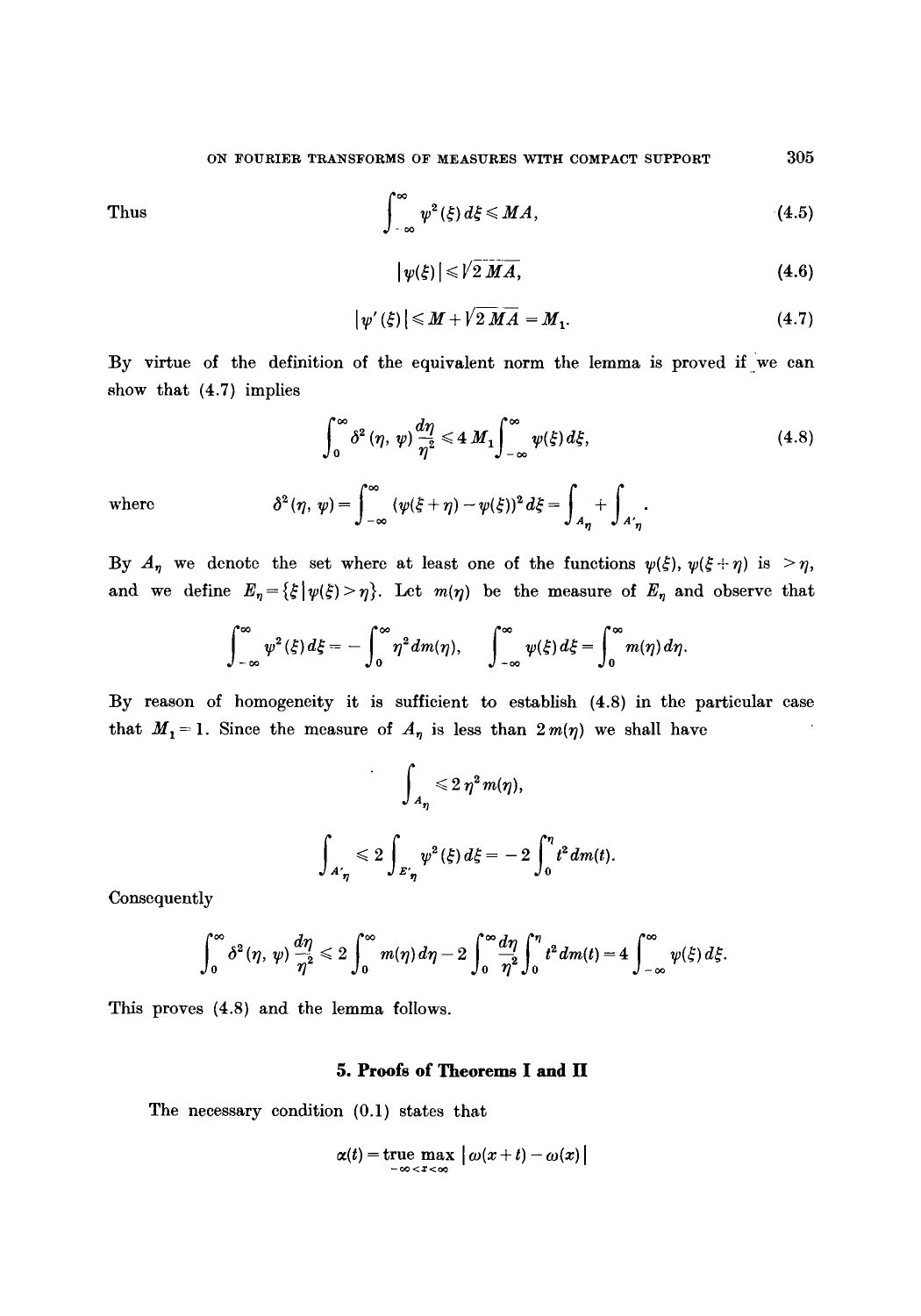is finite for all t. If therefore M is sufficiently large the set  $E = \{t | \alpha(t) | \leq M \}$  has positive measure. By a well known argument the set

$$
E_1 = \{t \mid t = t_1 - t_2, t_1, t_2 \in E\}
$$

contains an interval. Since  $\alpha(t)$  is subadditive and even we shall have  $\alpha(t) \leq 2M$ on some interval [a, b]. Consequently  $\alpha(t) \leq 4 M$  for  $|t| \leq b-a$ . Again by subadditivity it follows that  $\alpha(t) \leq M_0$  for  $|t| \leq 1$ ,  $M_0$  being a finite constant. Define

$$
\omega_1(x) = \int_{-\frac{1}{2}}^{\frac{1}{2}} \omega(x+t) dt.
$$

Then  $|\omega_1'(x)| \leqslant M_0$  and we shall have

$$
|\omega_1(x_1)-\omega_1(x_2)| \leq M_0 |x_1-x_2|,
$$
\n(5.1)

$$
\left|\omega(x)-\omega_1(x)\right|=\left|\int_{-\frac{1}{2}}^{\frac{1}{2}}\left(\omega(x)-\omega(x+t)\right)dt\right|\leq M_0.
$$
\n(5.2)

The last inequality implies that the weight functions  $w(x) = e^{\omega(x)}$  and  $w_1(x) = e^{\omega_1(x)}$  are equivalent. Without loss of generality we may also assume that  $\omega_1$  vanishes on  $(-1, 1)$ . The summability  $(0.2)$  and the Lipschitz condition  $(5.1)$  imply that Lemma V applies to

$$
\sigma(x)=\frac{\omega_1(x)+\omega_1(-x)}{x}.
$$

Thus,  $\sigma \in \mathcal{H}$ . By Lemma III,  $\omega_1 \in \Omega$ . Lemmas I and II ascertain the existence of functions  $\hat{\mu}$  with the stipulated properties, and Theorem I follows.

The proof of Theorem II is also based on Lemma III, while Lemmas II and V are dispensable. If  $g$  is entire of exponential type, then the elementary theory of Fourier integrals implies that  $\hat{\mu}g \in \hat{m}$ , if  $\hat{\mu}g$  is summable on the real line.

We also observe that it suffices to prove Theorem II for functions of the form

$$
g(z) = \prod_{1}^{\infty} \left( 1 - \frac{z^2}{\lambda_n^2} \right). \tag{5.3}
$$

because each  $g$  has a majorant of this kind on the real axis, viz.

$$
1+z^2(g(z)\overline{g(\bar{z})}+g(-z)\overline{g(-\bar{z})}).
$$

As a substitute for Lemma  $V$  we shall use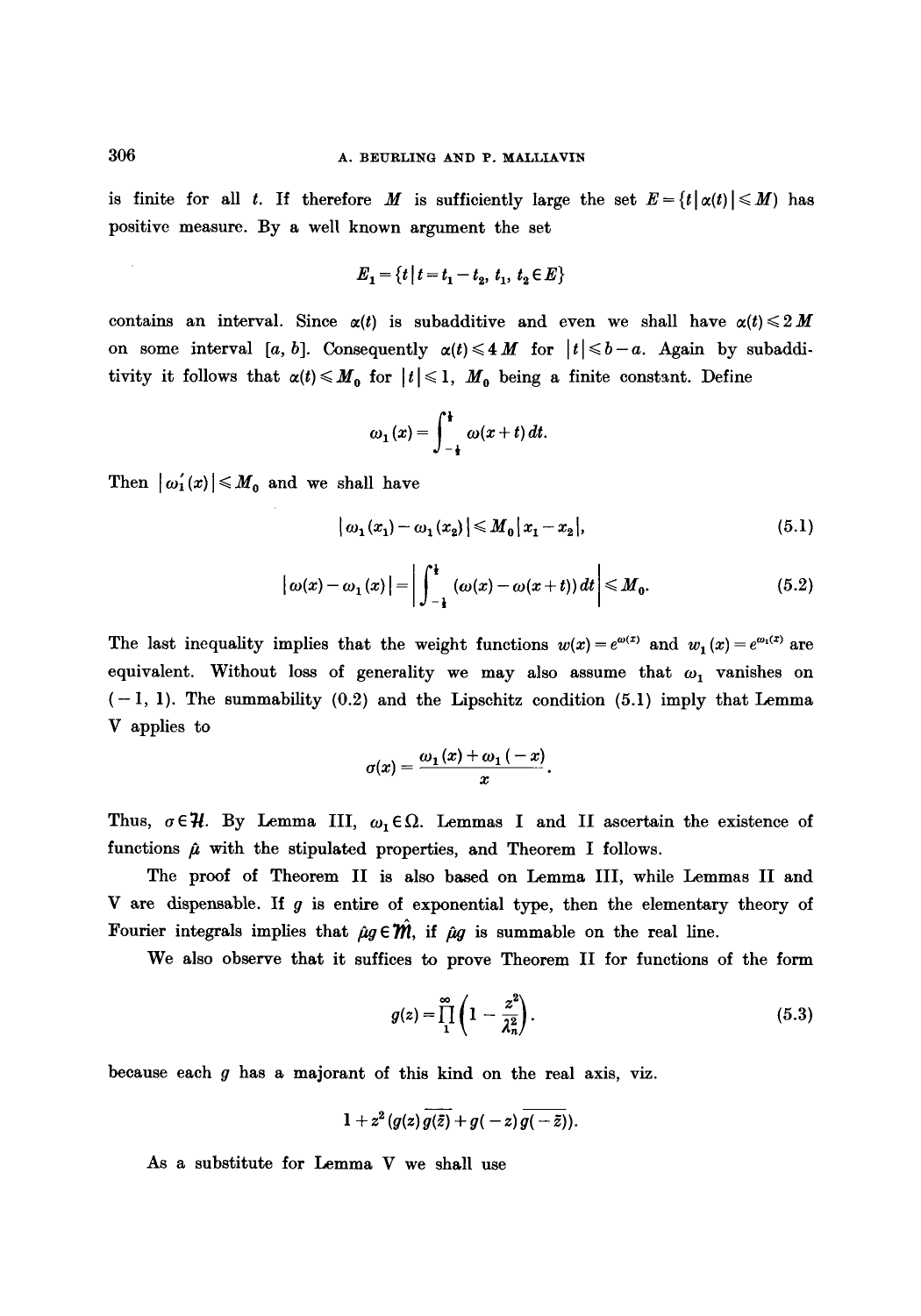**LEMMA VI.** Let (5.3) be entire of exponential type and such that for real  $x, |g(x)| \geq 1$ . *If*  $J(\log|g|) < \infty$ , then

$$
u(x) = \frac{\log|g(x)|}{x} \in \mathcal{H}.
$$
 (5.4)

*Proof.* It is well known that our conditions imply

$$
\sum_{1}^{\infty} \left| \mathfrak{Fm}\left(\frac{1}{\lambda_n}\right) \right| < \infty,\tag{5.5}
$$

$$
\pi \lim_{r \to \infty} \frac{N(r)}{r} = \lim_{|z| \to \infty} \sup \frac{\log |g(z)|}{|z|} = A, \tag{5.6}
$$

where  $N(r) = \sum_{|\lambda_n| < r} 1$  and where  $\Im$ m is the imaginary part. Assume, as we may,  $\lambda_n = |\lambda_n| e^{i\theta_n}$  ( $0 \le \theta_n < \pi$ ), and define

$$
f(z) = \prod_1^{\infty} \left(1 + \frac{z}{\lambda_n}\right) \left(1 - \frac{z}{\overline{\lambda}_n}\right).
$$

By (5.5) this product converges and represents an entire function */(z)* of the same exponential type A as  $g(z)$ . For real x,  $|f(x)| = |g(x)|$ . Since  $f(z)$  is free from zeros in the upper half plane we shall have there

$$
\log f(z) = \log |f(z)| + i\vartheta(z),
$$

where  $\vartheta(iy)=0$  (y > 0). At each real point x,  $|f(x+iy)|$  increases with y and  $\vartheta(x)$  is therefore a monotonic decreasing function. In particular,  $\vartheta(x)$  has a jump  $-\pi$  at each real zero of  $f$ . An elementary consequence of  $(5.5)$  and  $(5.6)$  is that

$$
\lim_{x=\infty}\frac{\vartheta(x)}{x}=-\pi\lim_{r=\infty}\frac{N(r)}{r}=-A.
$$

There exists therefore a finite constant  $M$  such that

$$
\frac{\partial(x)}{x} \geqslant -M \quad (x>0). \tag{5.7}
$$

We now define u and  $\tilde{u}$  in the upper half plane by the relation

$$
u(z)+i\tilde{u}(z)=\frac{\log f(z)+iAz}{z},
$$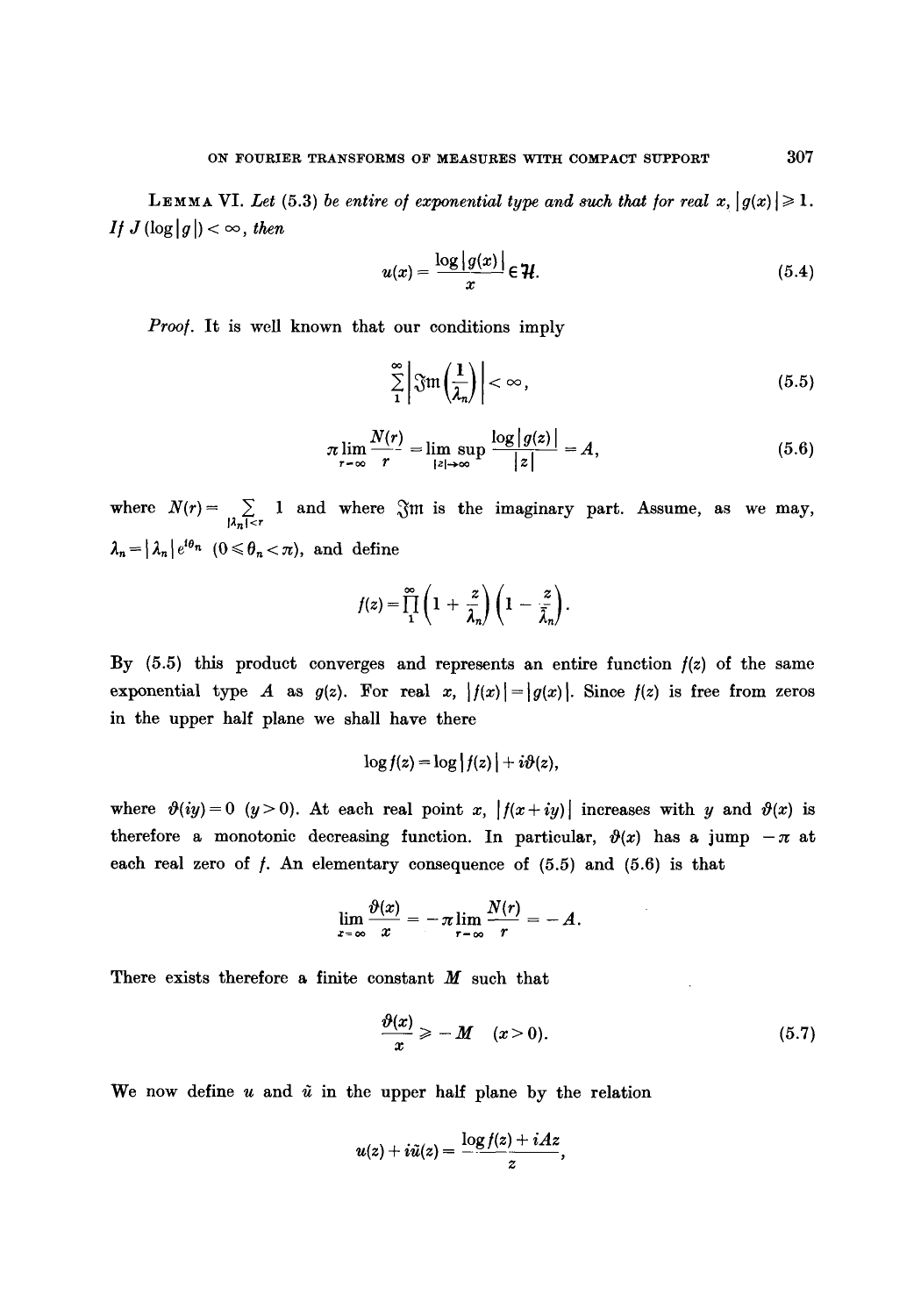and observe that on the real axis,

$$
u(x)=\frac{\log |f(x)|}{x}, \ \tilde{u}(x)=\frac{\vartheta(x)}{x}+A.
$$

Because of (5.7) and the fact that  $\vartheta(x)$  is decreasing we shall have for  $x>0$ ,  $\lambda>1$ ,

$$
\tilde{u}(\lambda x) - \tilde{u}(x) \leqslant M \log \lambda. \tag{5.8}
$$

We recall that both  $u(z)$  and  $\tilde{u}(z)$  belong to  $\mathcal{D}_0$ , and that u is an odd and  $\tilde{u}$  an even function of x. Our objective is to show that the Dirichlet integral of  $u(z)$  is finite. By assumption on *g*,  $u(z)$  is positive in the first quadrant, and

$$
x^{-1}u(x)\in L^1(0,\ \infty).
$$

Therefore  $u(re^{i\theta}) - = (1 - \frac{2\pi}{\pi}) + u(r) - \frac{2\pi}{\pi} + (0 \le \theta \le \frac{1}{2}\pi).$  (5.9)  $r \left( \pi / J_0 \right)$  r

$$
\int_{r_0}^{2r_0} u(re^{i\delta}) \frac{dr}{r} \to 0 \quad (r_0 \to \infty)
$$

and we conclude by Harnack's inequality that  $u(re^{i\delta})\rightarrow 0$  as  $r\rightarrow\infty$ ,  $\delta$  being fixed. This implies that we have uniformly

$$
u(z) = o(1) \quad (\delta < \theta \leq \frac{1}{2}\pi). \tag{5.10}
$$

As a consequence of (5.10),

In particular

$$
|\operatorname{grad} u| = |\operatorname{grad} \tilde{u}| = o\left(\frac{1}{r}\right) \quad (\delta < \theta \le \frac{1}{2}\pi). \tag{5.11}
$$

We now turn our attention to  $\tilde{u}$ . By virtue of (5.8) the function  $\tilde{u}(\lambda z)-\tilde{u}(z)$  is bounded by M log  $\lambda$  on the real axis. The same bound therefore holds throughout the upper half plane. Consequently

$$
\frac{\partial \tilde{u}(re^{i\theta})}{\partial r} \leqslant \frac{M}{r} \quad (r > 0, \ 0 < \theta < \pi). \tag{5.12}
$$

The classical formula  $\int_{S} |\text{grad } u|^2 dx dy = \int_{\partial S} u \frac{d\mathbf{x}}{ds} ds$ 

is now valid for each sector  $S = \{z = re^{i\theta}, 0 < r < r_0, \ \delta < \theta < \frac{1}{2}\pi\}$ . According to (5.10), (5.11), the integral extended over the circular arc tends to 0 as  $r_0 \rightarrow \infty$ . The Dirichlet integral for the angle  $\delta < \theta < \frac{1}{2}\pi$  is therefore properly expressed by the integral